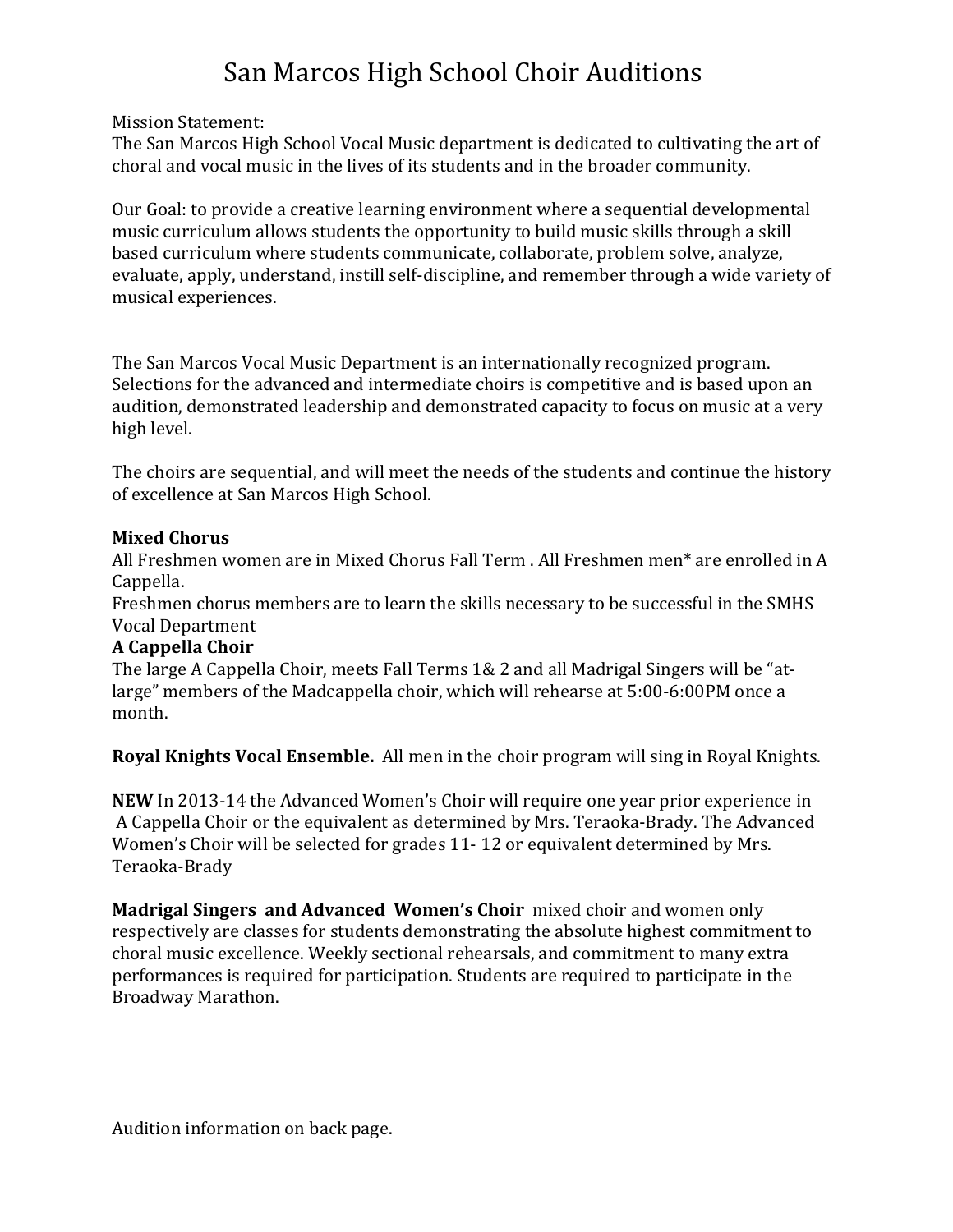The Audition A Cappella Choir: Sing from memory America the Beautiful Women: Men:

Advanced Women's Choir and Madrigal Singers:

SOLO: Sing from memory a classical solo. You will be evaluated on poise, musicality, tone quality and your ability to communicate the song. The quality of this performance requires more than memorizing a song and then simply singing it. Your attention to detail on preparing a polished and prepared song reflects a qualified singer for the advanced groups.

VOCALIZING You will be asked to perform vocal exercises to determine your vocal quality and range. Posture, knowledge of vowel structure, intonation and focus will be evaluated.

MELODIC SIGHTREADING See the examples attached. Remember you will hear a scale and a triad, study the example and listen to the triad played.

PITCH MATCHING A series of 4 or/and 5 pitches will be played on the piano and the singer will sing them back on Loo.

Please prepare for this audition, this is not something you can throw together a day or two before. Practice with friends. Know that you will be placed in the choir that best matches your skills.

*Some students will be called back for Madrigal Singers Callback on THURSDAY May 29 at 3:00 to 6:00PM You need to plan on staying for the whole time.*